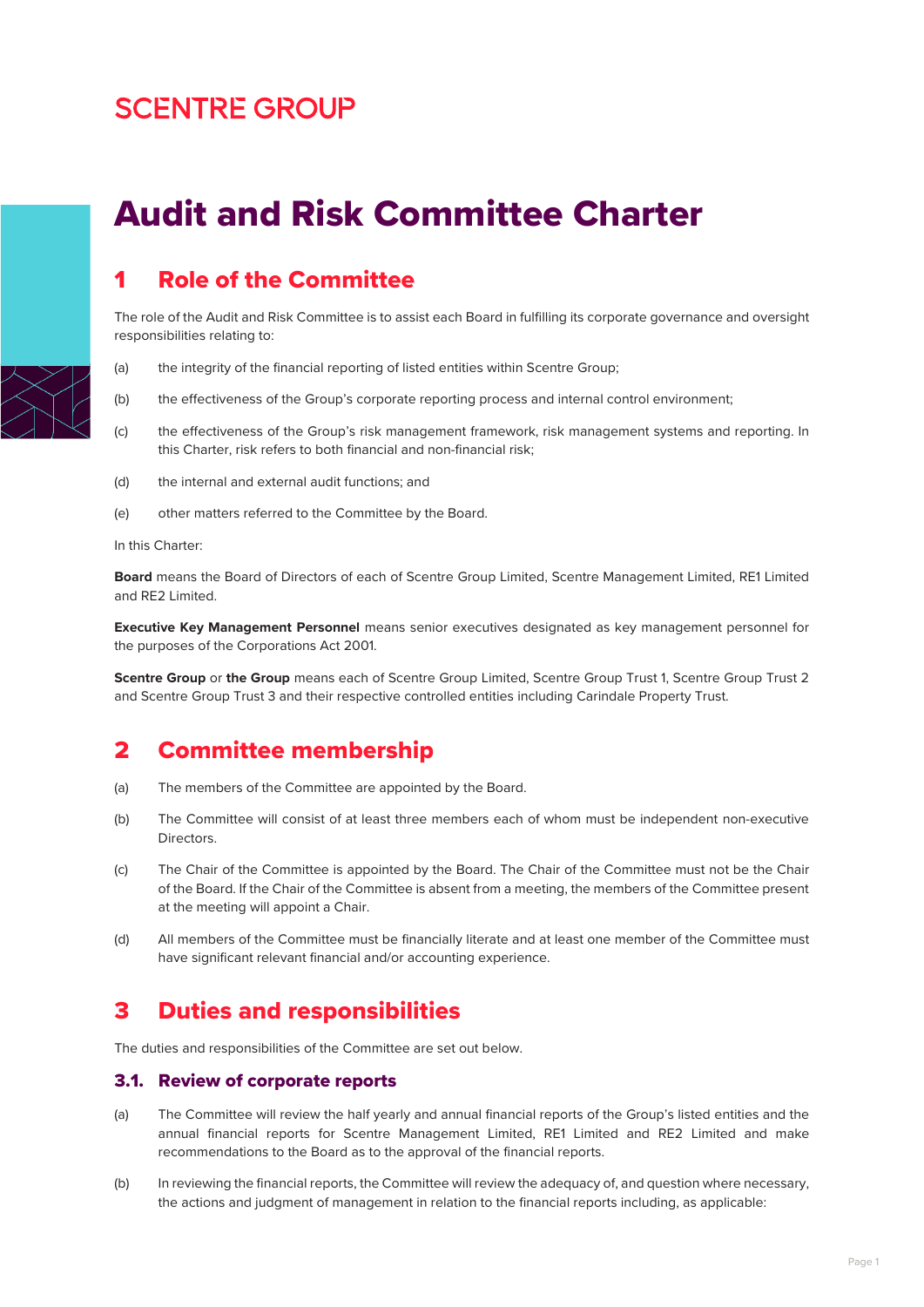- (i) critical accounting policies and practices adopted, and any changes in them;
- (ii) compliance with applicable accounting standards, ASX Listing Rules, the Corporations Act 2001 and other legal requirements in relation to the financial reports;
- (iii) decisions requiring a major element of judgment relating to matters which may have a material impact on the financial reports;
- (iv) the extent to which the financial reports are affected by any unusual transactions, and how they are disclosed;
- (v) material audit adjustments and any audit recommendations that have not been adjusted;
- (vi) the going concern assumption;
- (vii) the corporate reporting and risk management and internal control processes in place to form the basis of the declarations by the Chief Executive Officer and Chief Financial Officer to the Board under section 295A of the Corporations Act 2001 and the ASX Corporate Governance Principles and Recommendations; and
- (viii) the clarity and adequacy of the financial reports.
- (c) The Committee will review and, make recommendations to the Board in relation to the Group's:
	- (i) sustainability or responsible business report; and
	- (ii) modern slavery statement.
- (d) Management will report to the Committee on management's processes to verify the integrity of any periodic report released to the market that has not been audited or reviewed by an external auditor.
- (e) The Committee is not required to review other financial reports or information released by Scentre Group from time to time except where a specific delegation of responsibility is made by the Board to the Committee.

#### 3.2. Internal audit

The Committee will:

- (a) review, assess and approve any proposed change to the head of internal audit;
- (b) monitor and review the adequacy of resources and governance arrangements of the internal audit function including their independence from executive decision making and any restrictions placed by management;
- (c) review and approve the proposed audit plans of the internal auditors, including the scope, adequacy and materiality level of the audit plan;
- (d) monitor and assess compliance with, and the effectiveness of implementation of, the audit plans of the internal auditors;
- (e) receive and review reports from the internal auditors on their audit findings, management responses and action plans in relation to those findings and the implementation of those action plans; and
- (f) facilitate open communication between the internal auditors, the external auditors and the Board.

#### 3.3. External audit

The Committee will:

(a) approve the process for selecting the external auditors, and make appropriate recommendations to the Board regarding the appointment, re-appointment and removal of the external auditors;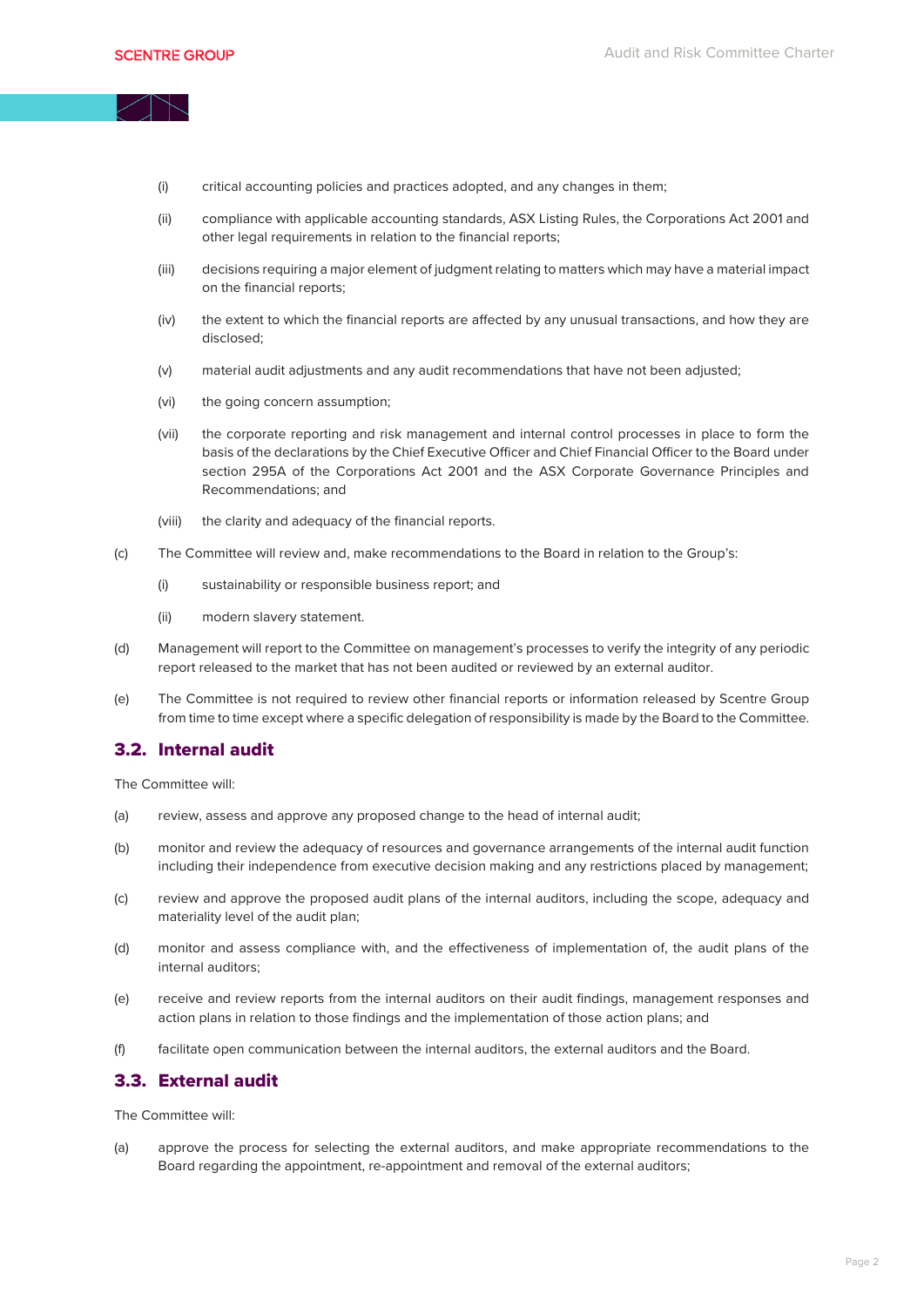- (b) assess the independence, objectivity and effectiveness of the external auditors and, in particular, assess whether the Committee is satisfied that the independence of the external auditors has been maintained, having regard to the provision by the external auditors of any non-audit related services;
- (c) monitor the rotation of the external auditors' engagement partners at agreed intervals;
- (d) review and make recommendations to the Board with regard to the fees payable to the external auditors for audit and non-audit work, which fees must be commensurate with the conduct of an effective and comprehensive audit;
- (e) monitor and review the performance by the external auditors of any non-audit related work in accordance with the Charter of Audit Independence;
- (f) monitor and assess any management or other restrictions being placed on the external auditors;
- (g) review and, if appropriate make recommendations to the Board on, the proposed audit plans of the external auditors, including the nature, scope, adequacy and materiality levels of the audit plan;
- (h) monitor and assess compliance with, and the quality and effectiveness of implementation of, the audit plans of the external auditors; and
- (i) review reports from the external auditors in relation to their major audit findings, management responses and action plans in relation to those findings, and reports from the external auditors on the implementation of those action plans.

#### 3.4. Risk management oversight

The Committee will:

- (a) at least annually, review and assess the Group's corporate risk profile including the corporate material risks, key controls, risk appetite and risk tolerances report;
- (b) at least annually, review and assess the adequacy of the Group's enterprise risk management policy and enterprise risk management framework for identifying, monitoring and managing material business risks;
- (c) monitor management's performance against the Group's enterprise risk management framework, including whether it is operating within the risk appetite set by the Board;
- (d) make recommendations to the Board in relation to changes to be made to the Group's enterprise risk management policy and enterprise risk management framework or to the risk profile or risk appetite statement set by the Board;
- (e) receive and review reports from management on new and emerging risks and the risk controls and mitigation measures in place to deal with those risks;
- (f) review the Group's continuing processes for:
	- (i) assessing trends or changes associated with identified material risks, and whether they remain within the risk appetite set by the Board;
	- (ii) assessing material exposure to environmental risks, including economic risks associated with climate change, or social risks and the processes in place to manage those risks;
	- (iii) identifying new or emerging risks;
	- (iv) the maintenance of appropriate internal control systems designed to manage and mitigate key risk areas; and
	- (v) monitoring and reporting against compliance with the risk management policy and the risk management framework.
- (g) consult with the Human Resources Committee on financial and non-financial risks or other matters relevant to the determination of remuneration outcomes for Executive Key Management Personnel.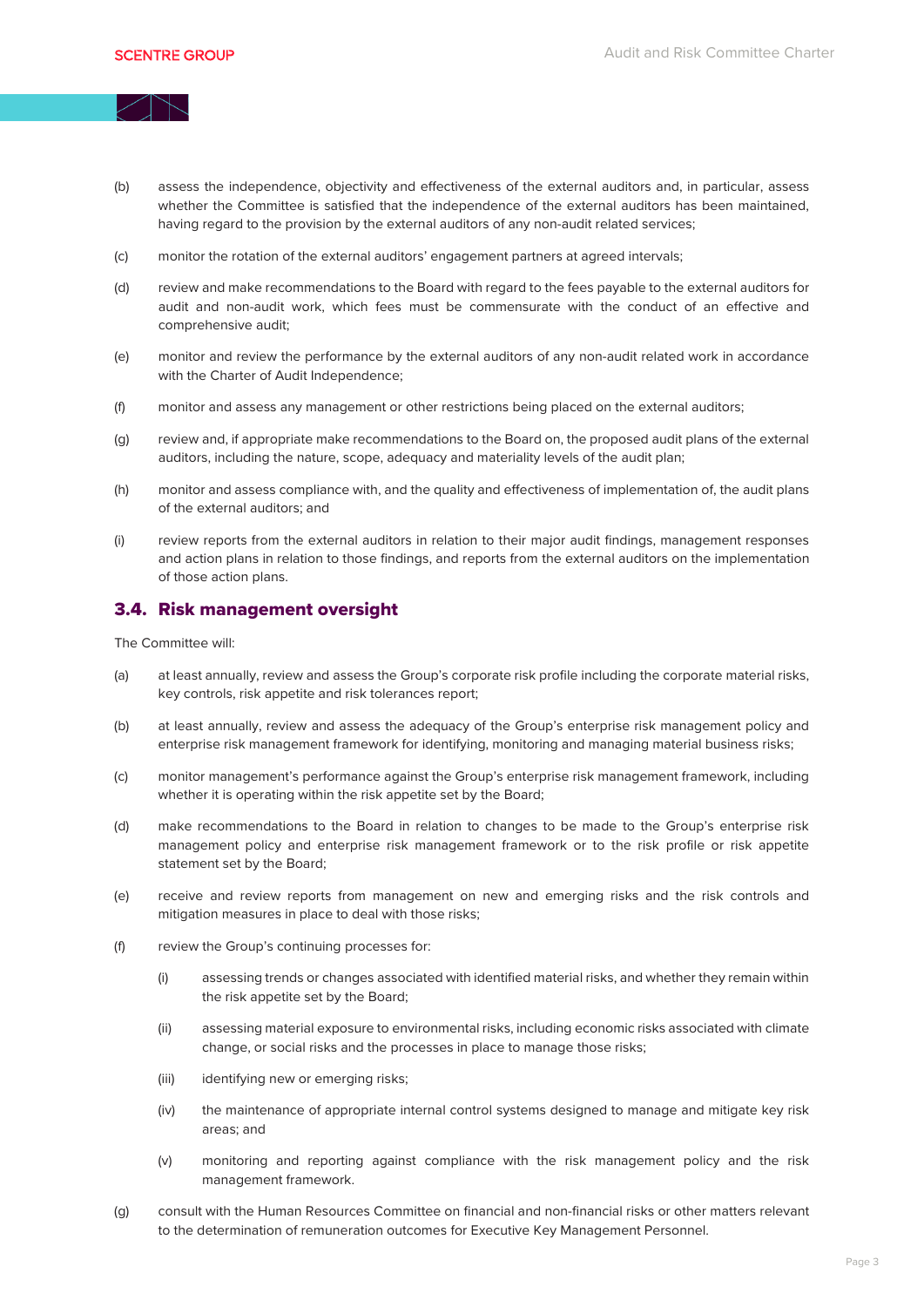#### 3.5. Compliance

The Committee will:

- (a) at least annually, review the Group's framework for identifying, monitoring and managing compliance with laws and regulations;
- (b) at least annually, review the Group's policies and procedures to assess if they are operating effectively and, if necessary, make recommendations to the Board on changes to the:
	- (i) procedures for detecting, reporting and preventing fraud;
	- (ii) whistleblower protection policy;
	- (iii) anti-bribery, fraud and corruption policy; and
	- (iv) policy for complying with the Group's continuous disclosure obligations;
- (c) review any reported incidents under the Group's policies and procedures involving a:
	- (i) material or systemic incident of fraud or breakdown of the Group's processes for managing risk;
	- (ii) serious breach of a code of conduct, where not within the remit of another Board committee;
	- (iii) material incident under the Group's whistleblower protection policy; and
	- (iv) material breach of the Group's anti-bribery, fraud and corruption policy;
- (d) monitor and review the Group's procedures for handling consumer complaints, in connection with the conduct of the Group's Australian Financial Services Licences;
- (e) monitor and review the Group's procedures for receiving and acting on complaints regarding accounting practices, internal accounting controls or auditing matters;
- (f) monitor, review (and, if necessary, make recommendations to the Board) on management's procedures and policies for identifying and (where appropriate) managing all related party transactions or potential or actual conflicts of interest that arise in relation to the business of Scentre Group; and
- (g) consider and evaluate management reports on the matters referred to above.

#### 3.6. Insurance

The Committee will review the Group's insurance program at least annually having regard to the Group's business and insurable risks.

#### 3.7. Other matters

The Committee may undertake any special projects or investigations which the Committee considers necessary, or as may be requested by the Board.

### 4 Reporting to the Board

- (a) The Chair of the Committee (or a person nominated by the Chair of the Committee for that purpose) will:
	- (i) report to the Board at the Board's next meeting on any matters relevant to the Committee's duties and responsibilities; and
	- (ii) attend the Board meeting at which financial statements of listed entities within the Group are approved.
- (b) The Committee will refer to any other Board committee any matters that have come to the attention of the Committee that are relevant to that Board committee.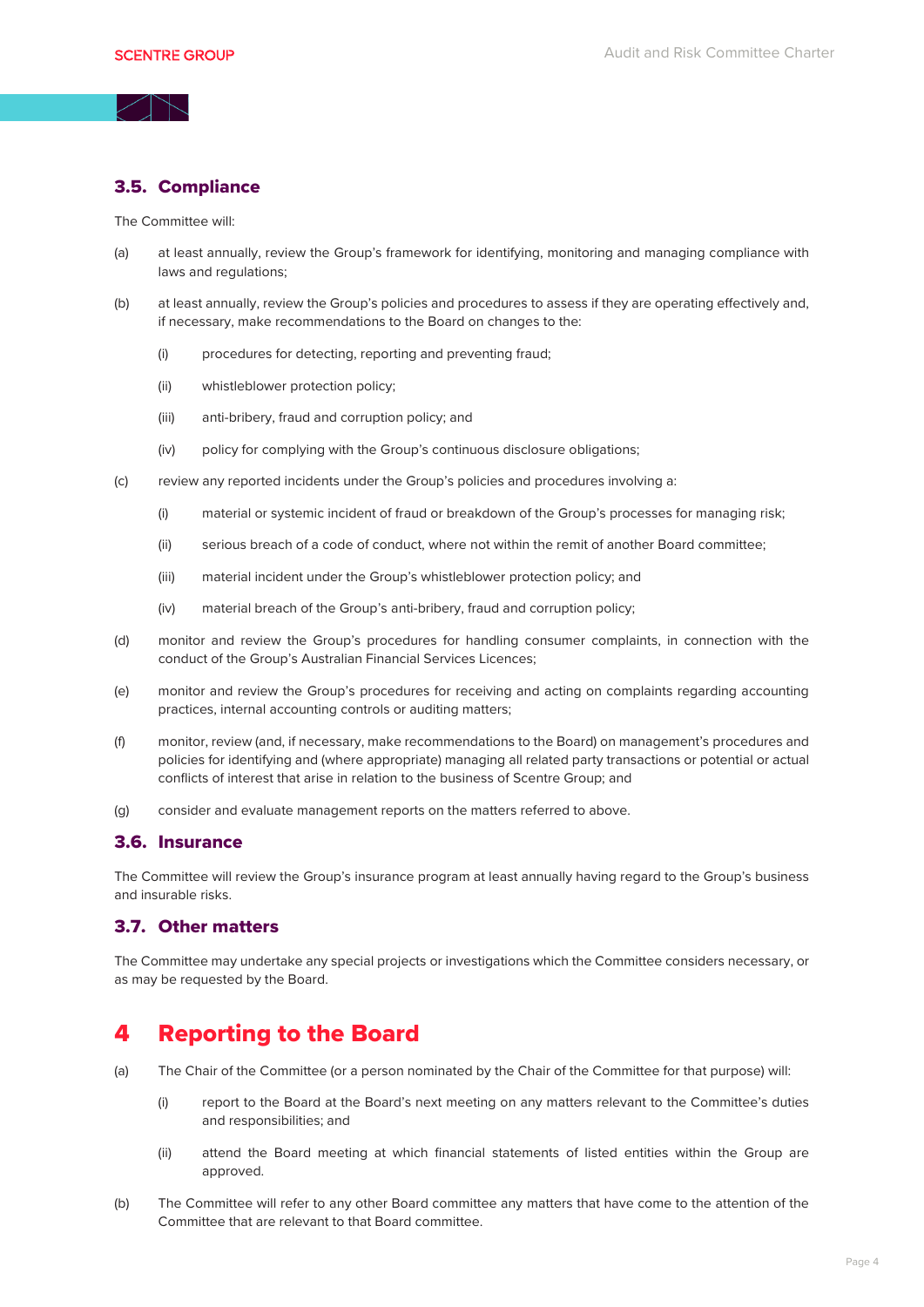### 5 Meetings

### 5.1. Proceedings

- (a) The Committee will meet at least three times a year or more as frequently as required. The Committee may meet separately to consider the financial reports or other matters relating to individual listed entities within the Group or may consider those financial reports or other matters at the same time as it considers the financial reports for the Group or otherwise carries out its oversight duties in respect of the Group.
- (b) A quorum for a meeting of the Committee is two members. A duly convened meeting of the Committee at which a quorum is present is competent to exercise all or any of the authorities, powers or discretions vested in, or exercisable by, the Committee.
- (c) The Company Secretary will act as Secretary to the Committee, unless otherwise determined by the Committee.
- (d) The Secretary to the Committee or any member of the Committee may call a meeting of the Committee.
- (e) The dates, times and venues of each meeting of the Committee will be notified by the Secretary to all members of the Committee as far in advance as possible.
- (f) Supporting papers for each meeting of the Committee will be distributed by the Secretary to all members of the Committee as far in advance as possible and where possible by the last working day of the week preceding the meeting.
- (g) Proceedings of the Committee will be governed by the provisions of the constitutions of each of Scentre Group Limited, Scentre Management Limited, RE1 Limited and RE2 Limited, in so far as they may be applicable and not inconsistent with this Charter.
- (h) Only members of the Committee are entitled to vote on a resolution of the Committee and the Chair does not have a casting vote in addition to their deliberative vote. The Committee may pass resolutions without a meeting in the manner set out in the constitutions.
- (i) Members of the Committee will not participate in discussions and will not vote on any issue in respect of which there is an actual or perceived conflict of interest.
- (j) Minutes of meetings of the Committee will, following preliminary approval by the Chair, be circulated to Committee members for confirmation. Copies of all minutes will be included in the papers for the next Board meeting.

#### 5.2 Attendance

- (a) Any director may attend meetings of the Committee. The Committee may extend an invitation to any person to attend all or part of any meeting of the Committee which it considers appropriate. In particular, the Committee may meet with:
	- (i) the internal auditors;
	- (ii) the external auditors;
	- (iii) external advisers;
	- (iv) any executive or employee including any executive Director; or
	- (v) the Chair of the Board or any other Director,

and may do so with or without executive management being present.

- (b) The Committee will, at least once a year:
	- (i) meet with the external auditors without executive management being present;